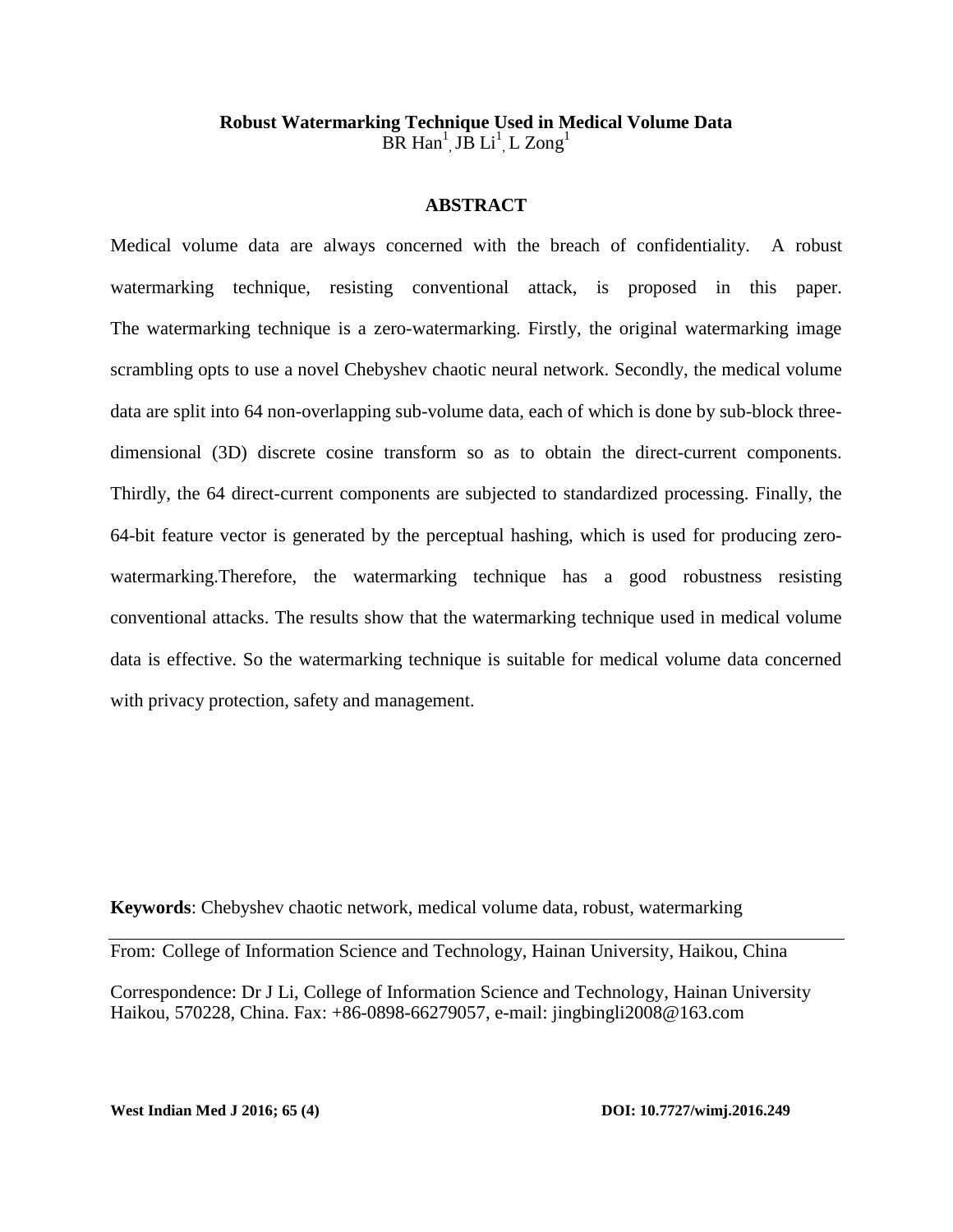# **INTRODUCTION**

Digitization is widely used in the medical field (1). Medical diagnostic equipment produce a lot of digital medical images everyday (2, 3). Owing to the development of communication technology, particularly the wide use of the Internet, more and more medical images are transmitted in the public network (4). When a patient's medical image is transmitted through the network, it may disclose the patient's personal information. With the development of the Internet, it becomes more and more urgent to protect patients' personal information, like magnetic resonance imaging (MRI) and other medical images of their personal information, as well as patiens' electronic medical record data from being leaked (5, 6).

Digital watermarking technique is one kind of information security technology, which can be applied to image integrity authentication and image copyright protection (7). As an emerging technology that can be used to protect multimedia data, digital watermarking technology has been developed rapidly in recent years, and is a hot topic in the international academic community (8, 9). In recent years, research on medical image watermarking technology has attracted researchers'attention (10–12). The problems can be resolved effectively by medical image digital watermarking technology. By means of medical image watermarking (MIW), specific identification information is embedded into carrier images, so that the authenticity and integrity of the authentication of medical images, electronic patient record (EPR) hiding and copyright protection can be realized.

The initial digital watermarking technology is the copyright protection for digital media on the Internet (13). Now, the usage of digital watermarking invisibility and robustness can keep patients' personal information hidden in the medical images to ensure secure transmission on the Internet. When patients' information is transmitted over the Internet, the use of MIW can prevent data tampering and protect privacy (14). Currently, most of the objects of the study of MIW are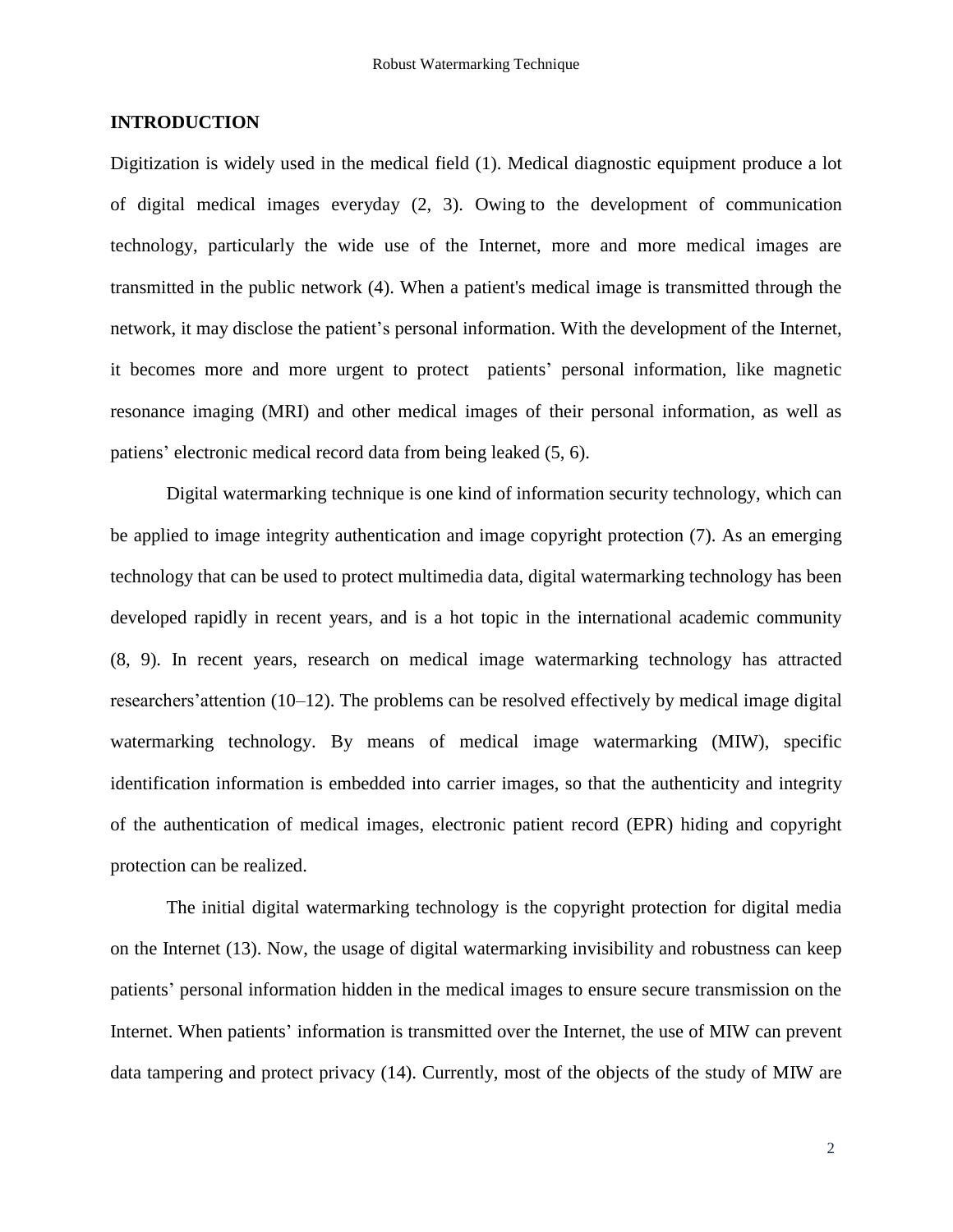#### Han et al

two-dimensional (2D) plane images. The studies on medical volume data watermarking technique are few. At present, most of the medical images (*eg* MRI, *etc*) are 3D volume data (15). Thus, research on medical volume data watermarking technique can guarantee the safety of the transmission of medical images, having great theoretical and practical significance.

A novel robust watermarking technique for the purpose of protecting medical images is presented in this study. It is based on chaotic neural network, sub-block 3D discrete cosine transform and perceptual hashing. The watermarking technique has sub-block 3D discrete cosine transform, transformation properties and robustness of perceptual hashing, which can stand up to a variety of conventional attacks.

## **METHODS**

The robust watermarking for medical volume data includes: zero-watermarking construction process and zero-watermarking extraction process. Figure 1 displays the zero-watermarking construction process. The zero-watermarking extraction process is shown in Figure 2.



Fig. 1: The construction process. Fig. 2: The extraction process.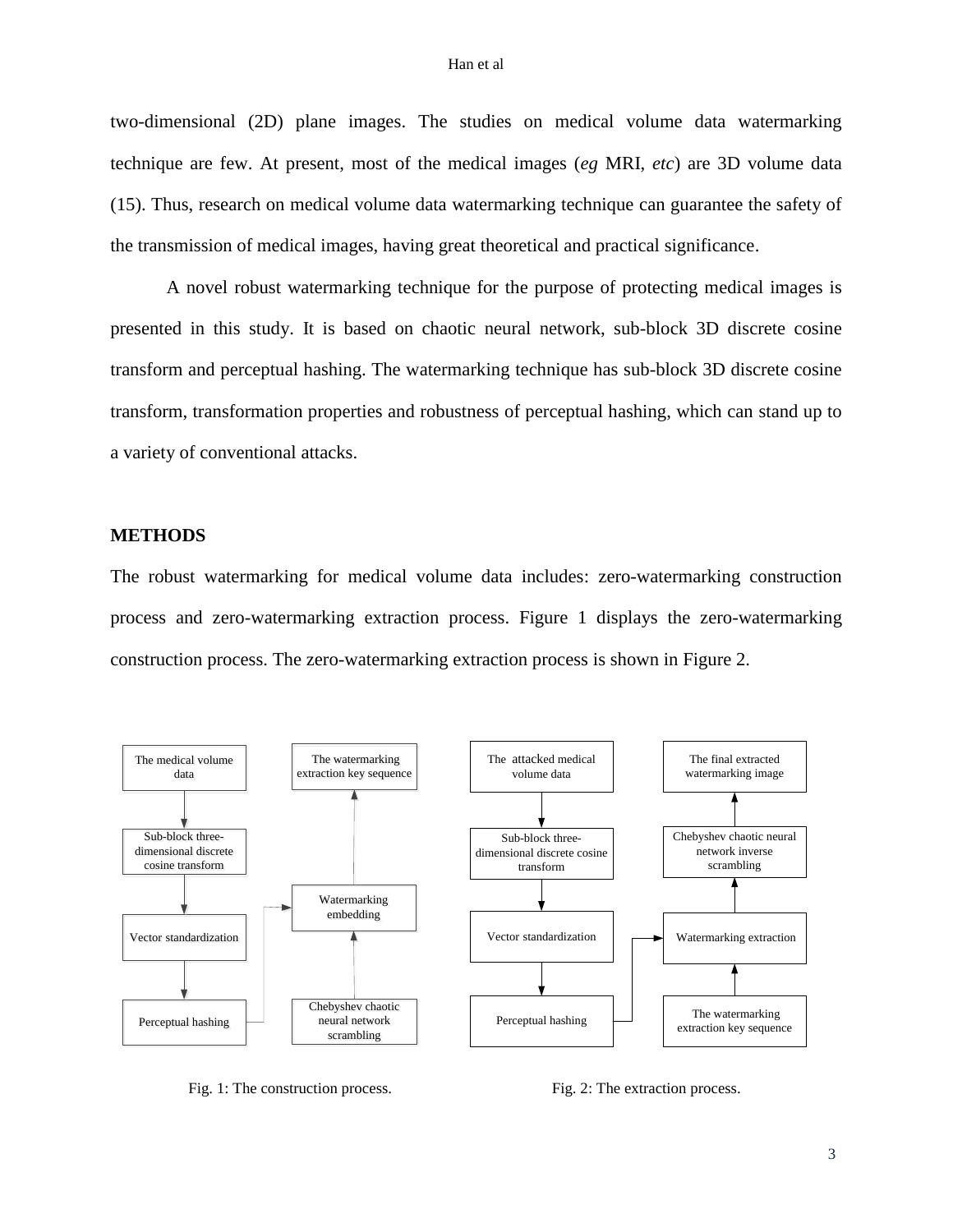## **Sub-block 3D discrete cosine transform**

Discrete cosine transform is an important method which simplifies Fourier transform and is an important transform in digital image processing (16–18). A lot of important image algorithms are based on the discrete cosine transform. Meanwhile, the discrete cosine transform algorithm with computing speed, high precision, is easy to implement in a digital signal processor. Currently, it has been widely used in image processing and has become a series of image coding international standard core part. The 3D discrete cosine transform is basically the 2D discrete cosine transform extension. Its transform formula is as follows.

formula is as follows.  
\n
$$
F(u, v, w) = c(u) \times c(v) \times c(\omega) \times \left[ \sum_{x=0}^{M-1} \sum_{y=0}^{N-1} \sum_{z=0}^{P-1} f(x, y, z) \times \cos \frac{(2x+1)u\pi}{2M} \times \cos \frac{(2y+1)v\pi}{2N} \times \cos \frac{(2z+1)\omega\pi}{2P} \right]
$$
\n(1)

where  $f(x, y, z)$  is 3D volume data on the data values in the  $(x, y, z)$ ,  $f(x, y, z)$ 's 3D discrete cosine transform coefficients are  $F(u,v,w)$ .  $\mu = 1, 2, ..., M-1$ ;  $v = 1, 2, ..., N-1$ ;  $\omega = 1, 2, ..., P-1$ .

$$
c(\mu) = \begin{cases} \sqrt{\frac{1}{M}} & \mu = 0\\ \sqrt{\frac{2}{M}} & \mu = 1, 2, \cdots M - 1 \end{cases}
$$
 (2)

$$
c(\nu) = \begin{cases} \sqrt{\frac{1}{N}} & \nu = 0\\ \sqrt{\frac{2}{N}} & \nu = 1, 2, \cdots N - 1 \end{cases}
$$
 (3)

$$
c(\omega) = \begin{cases} \sqrt{\frac{1}{P}} & \omega = 0\\ \sqrt{\frac{2}{P}} & \omega = 1, 2, \cdots P - 1 \end{cases}
$$
 (4)

where  $c(\mu)$ ,  $c(\nu)$  and  $c(\omega)$  are the coefficients in formula (1).

Its inverse transform formula is as follows .

See transform formula is as follows.

\n
$$
f(x, y, z) = \left[ \sum_{\mu=0}^{M-1} \sum_{\nu=0}^{N-1} \sum_{\omega=0}^{P-1} c(u) \times c(v) \times c(\omega) \times F(u, v, w) \times \cos \frac{(2x+1)u\pi}{2M} \times \cos \frac{(2y+1)v\pi}{2N} \times \cos \frac{(2z+1)\omega\pi}{2P} \right]
$$
\n(5)

4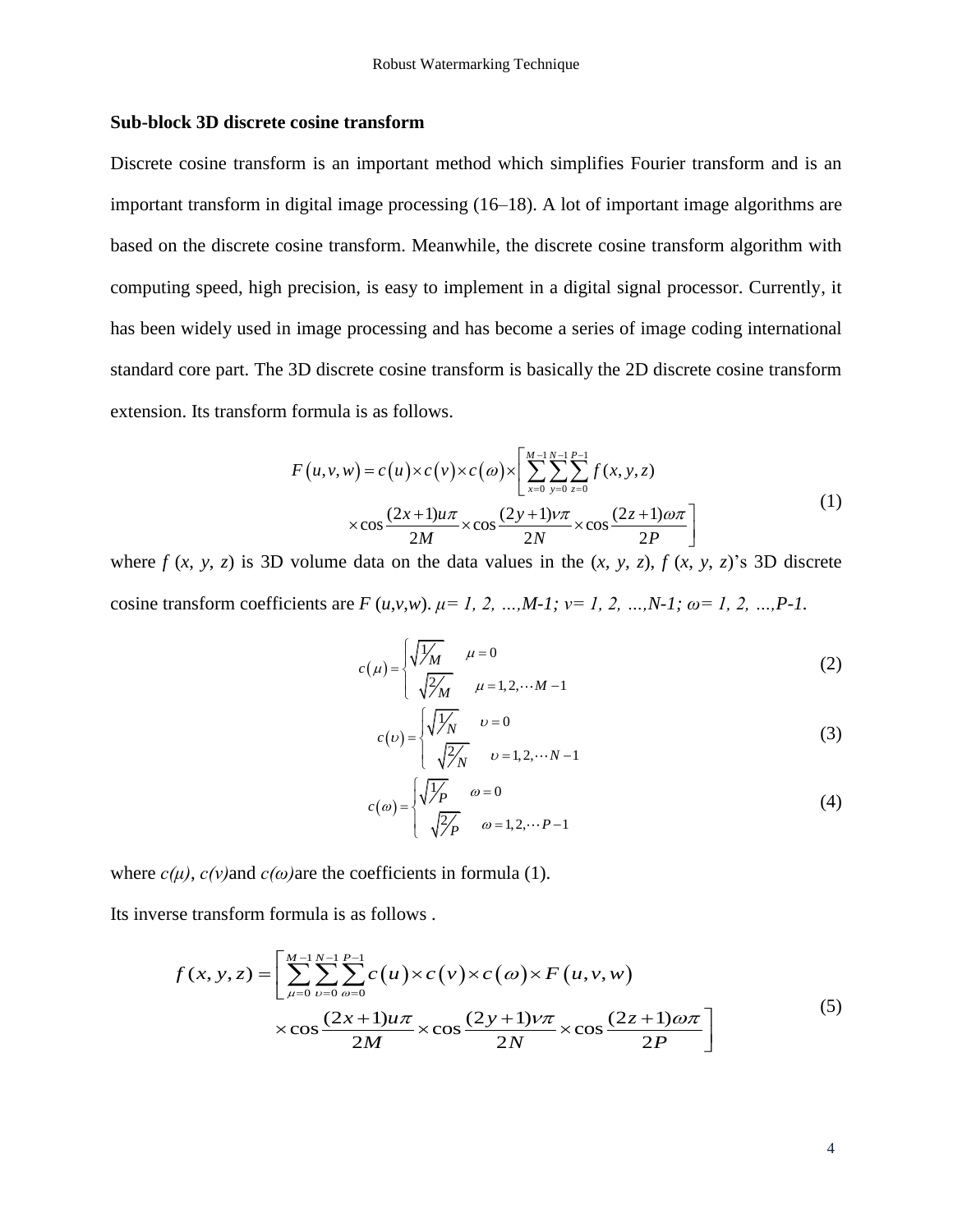In this study, the original medical volume data were divided into 64 sub-volume data. Each sub-volume data was transformed using the 3D discrete cosine transform so as to obtain the direct-current components, because the direct-current components are strongly robust.

#### **Vector standardization**

The standard formula is as follows.

$$
S = \frac{O - m}{\eta} \tag{6}
$$

where *S* is the standardization vector; *O* represents the original vector; *m* is the original vector of the mean; *η* represents the original vector of the standard deviation.

## **Perceptual hashing**

Definition 1: Perceptual hashing is a brief summary of media perception content, which is a class of unidirectional mappings from multimedia data sets to multimedia perception abstract sets. The generated digital summary is called the perceptual hashing value. The mapping process is also known as a hashing generation process, which is accomplished using the one-way function. The one-way function is shown in the formula (7).

$$
Hash = H(I, K) \tag{7}
$$

where *Hash* represents the image content, namely the hashing value which, in general, binary vector is used to express; *H* is the perceptual hashing function; *I* represents the image; and *K* represents the encryption key for the hashing process.

## **Chebyshev chaotic neural networks scrambling**

A Chebyshev chaotic neural network was adopted in this study (19). Its model is expressed in Fig. 3. The excitation function of the hidden layer chooses Chebyshev orthogonal polynomials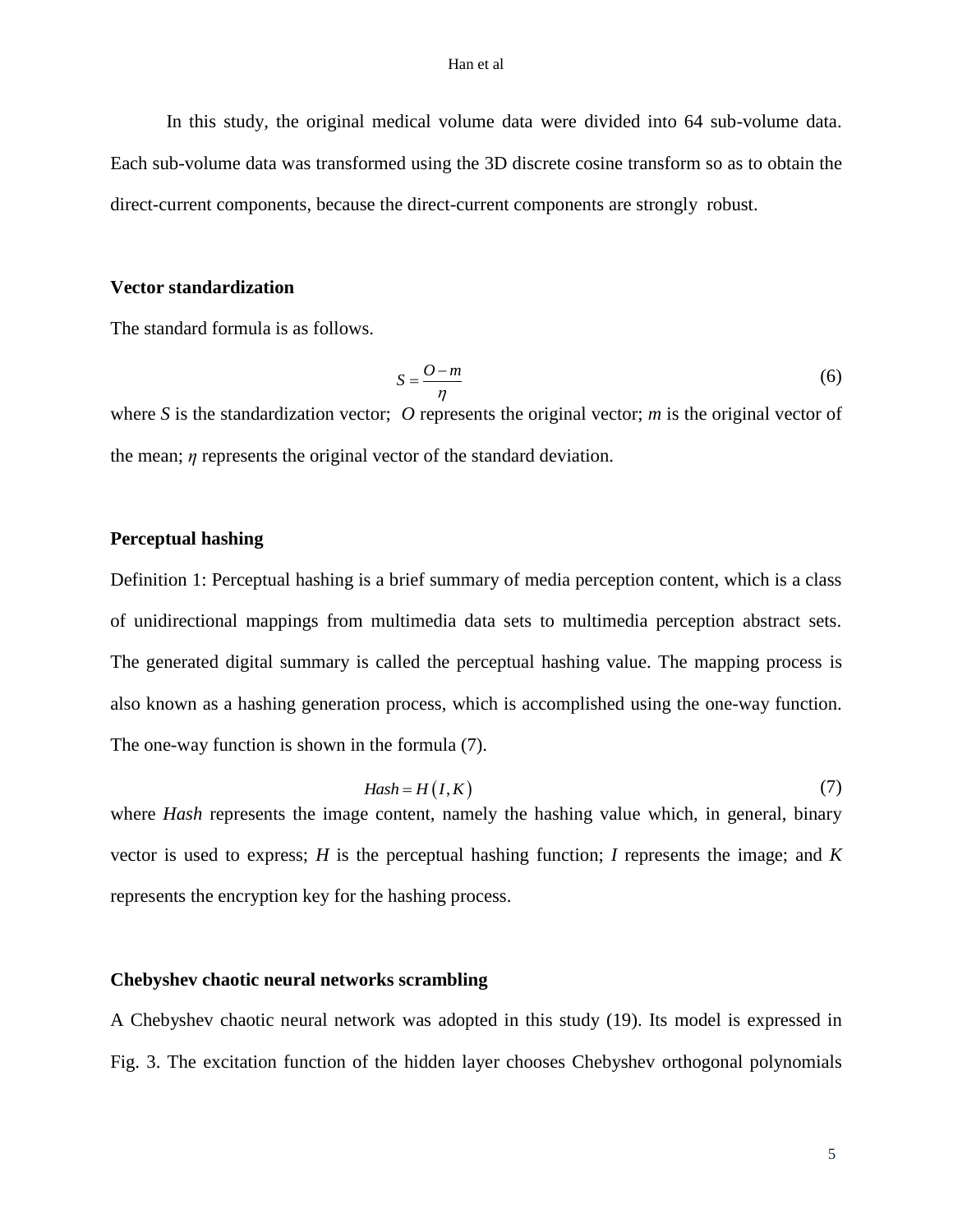(19). The Chebyshev chaotic neural network produces the chaotic sequence for scrambling. Its performance is very close to the ideal chaotic sequence.



Fig. 3: Chebyshev chaotic neural network.

#### **RESULTS**

The watermarking technique used in medical volume data was tested and verified in Matlab 2010a. The original medical volume data were taken from the matlab 2010a's own nuclear magnetic resonance 3D image volume data (MRImat). The size of the original medical volume data is  $128 \times 128 \times 27$  (Fig. 4). Its 2D slice image sequence is shown in Fig. 4(a). Its 3D medical volume data are shown in Fig. 4 (b).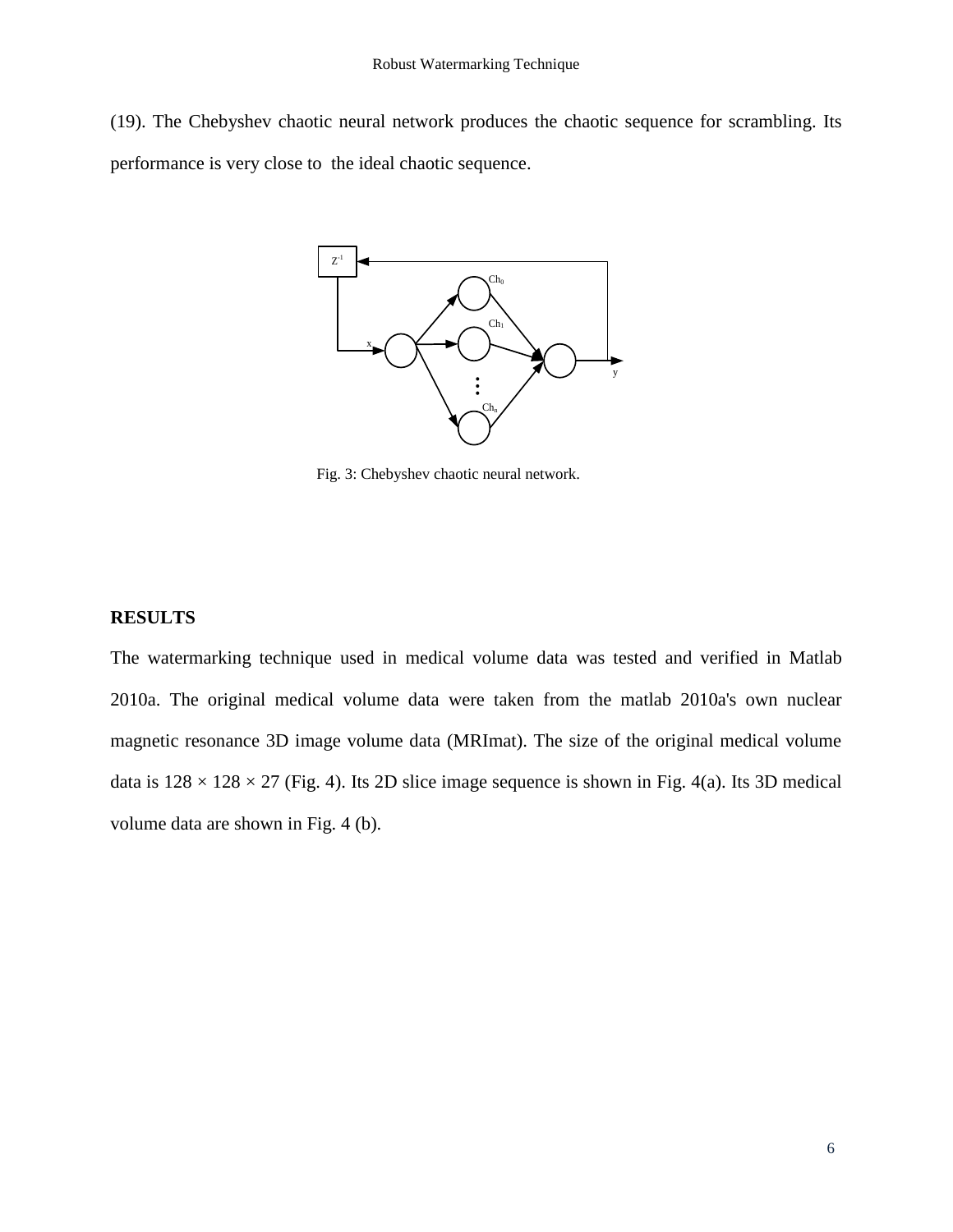

Fig. 4: The original medical volume data, (a) 2D slice image sequence and (b) original 3D medical volume data.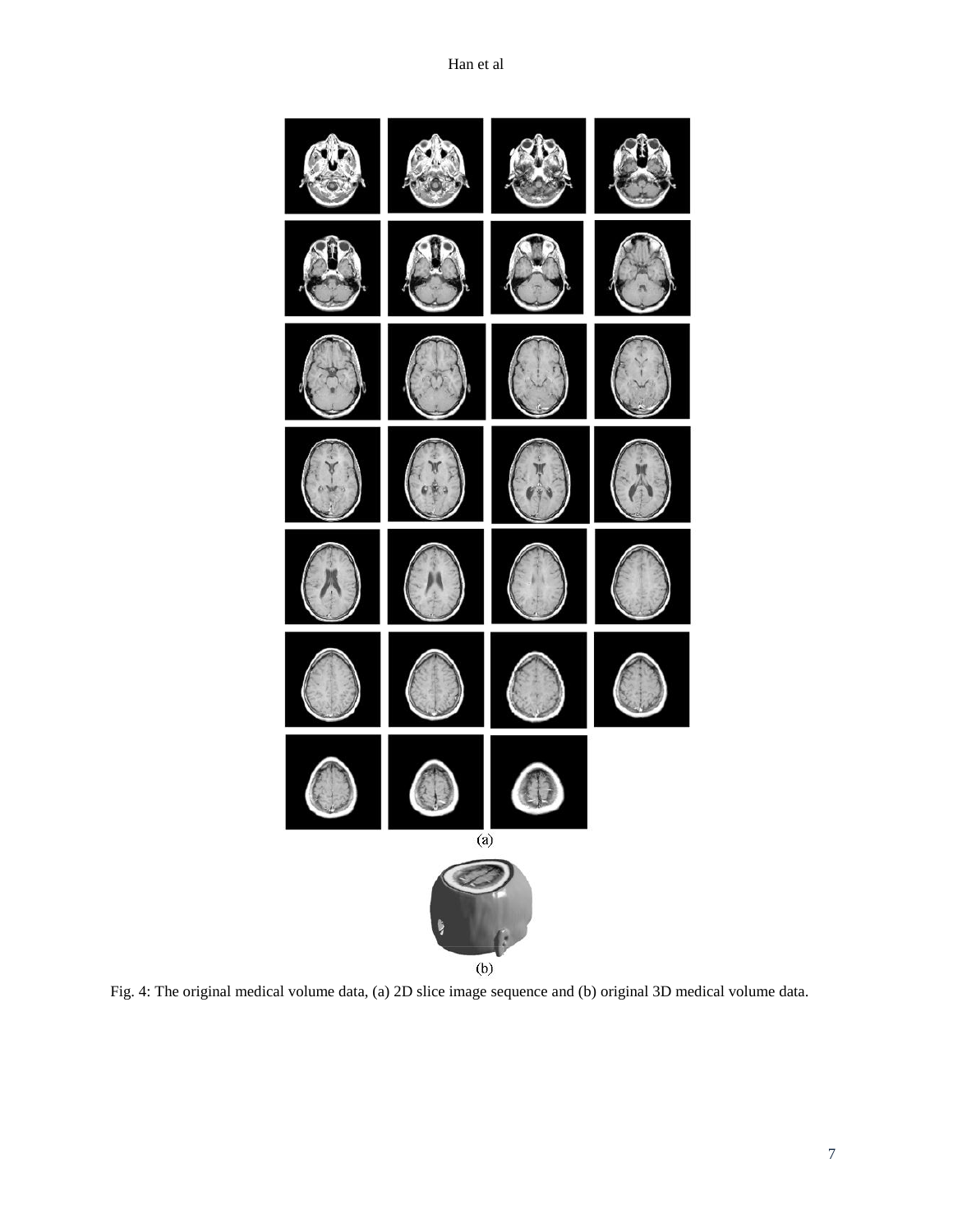The original watermarking image and scrambled watermarking image are shown in Figs 5 (a) and (b), respectively.



Fig 5: The watermarking image.(a) original watermarking image and (b) scrambled watermarking image.

(1) JPEG attack.

Medical volume data are performed with JPEG attack, whose factor is 6%. The image processing result is shown as Figs. 6(a), (b) and (c). As can be seen from Fig. 7 (a), although the compression quality factor is relatively small, the degree of correlation is still 1. So, the watermarking is very robust against JPEG attack.

(2) Median filtering attack.

Median filtering is a nonlinear smoothing technique. Medical volume data are attacked by  $(5 \times 5)$  median filtering. When the filtering number is ten times, the corresponding image processing result is shown as Figs. 6 (d), (e) and (f). Fig.7 (b) illustrates that the watermarking has a good anti-median filtering attack robustness.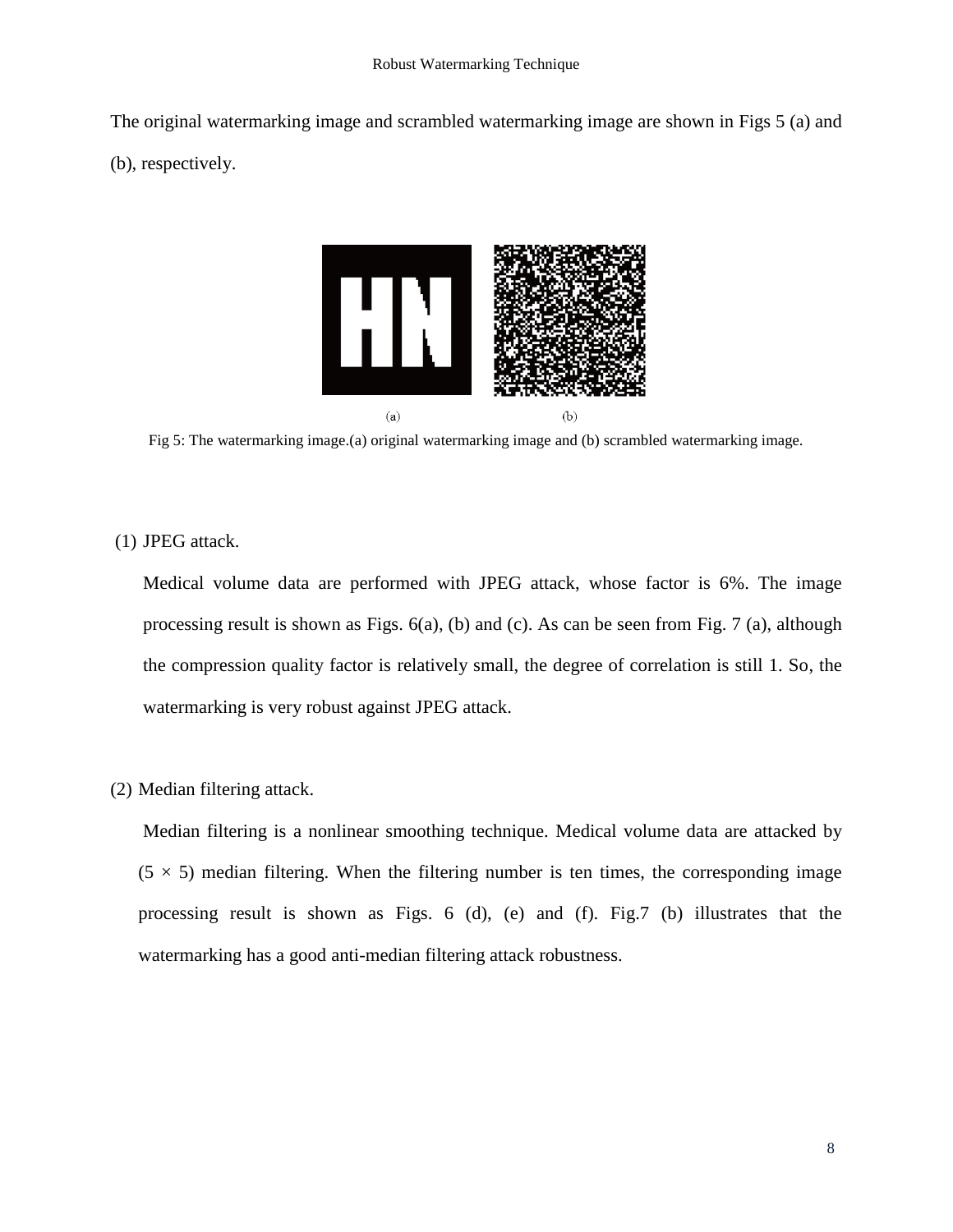(3) Gauss noise attack.

The Gauss noise intensity coefficient measures the added noise interference size in medical volume data. The Gauss noise intensity is 20%. Fig. 6: (g), (h) and (i) describe the corresponding image processing result.



Fig. 6: Experimental images under conventional attacks.(a) Medical volume data under JPEG attack, (b) Slice image under JPEG attack, (c) Extracted watermarking image under JPEG attack, (d) Medical volume data under median filtering attack, (e) Slice image under median filtering attack, (f) Extracted watermarking image under median filtering attack, (g) Medical volume data under Gauss attack, (h) Slice image under Gauss attack and (i) Extracted watermarking image under Gauss attack.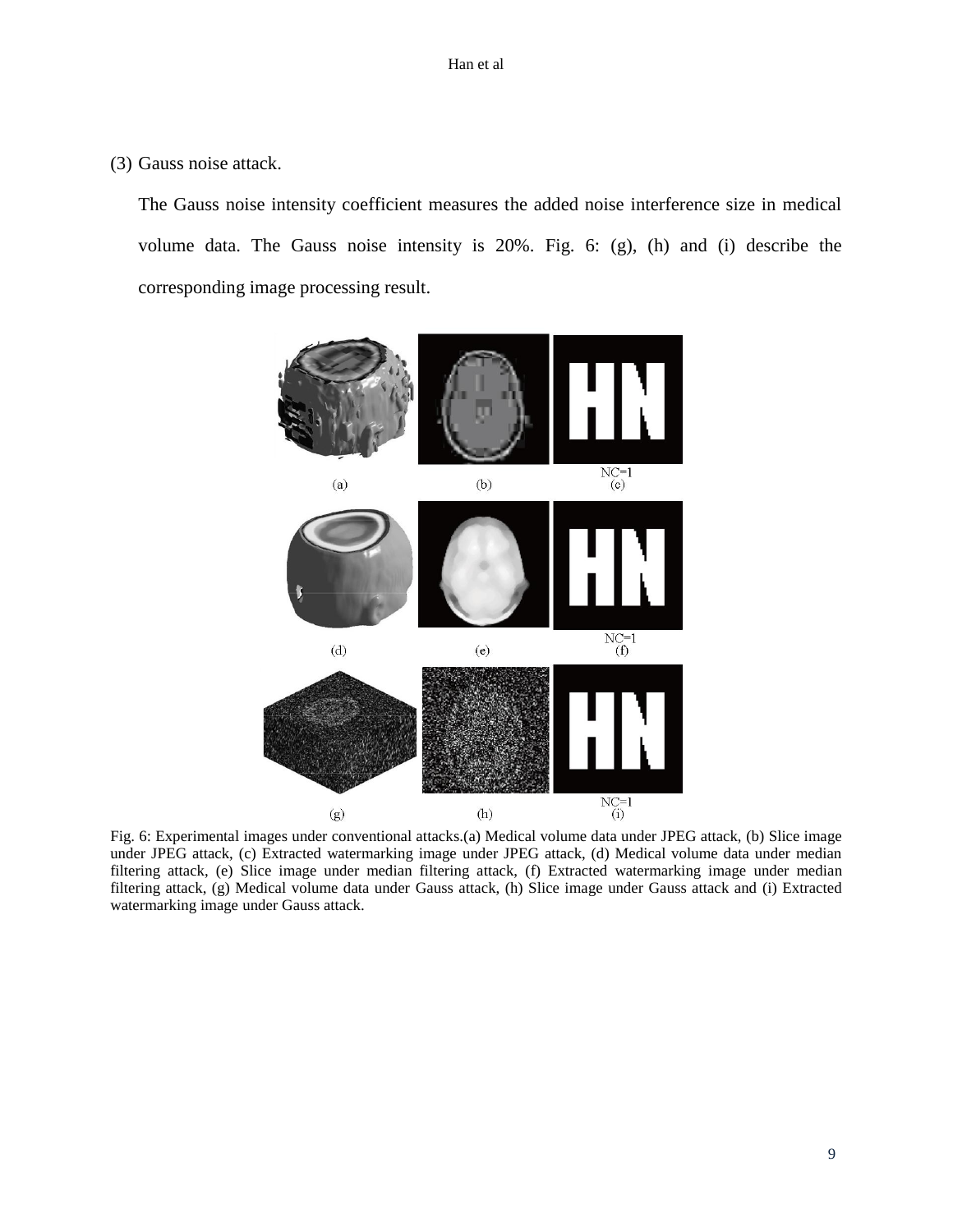

The watermarking has better anti-Gaussian noise immunity as can be seen in Fig. 7(c).

Fig.7: Robustness under conventional attacks. (a) normalized cross-correlation coefficient under under JPEG compression attack, (b) normalized cross-correlation coefficient under median filtering attack and (c) normalized cross-correlation coefficient under Gauss attack.

Table 1: Comparison of the proposed technique with the medical image watermarking

techniques in (20−22)

| <b>Technique</b>             | Object        | <b>Medical image</b><br>content | <b>Embedding technique</b>                               | <b>Blind</b>   | <b>Robustness</b> |
|------------------------------|---------------|---------------------------------|----------------------------------------------------------|----------------|-------------------|
| (20)                         | 2D image      | Change                          | Haar wavelet and karhunen<br>loeve transforms            | Yes            | Yes               |
| (21)                         | 2D image      | Change                          | Wavelet transform and<br>singular value<br>decomposition | N <sub>0</sub> | Yes               |
| (22)                         | 2D image      | Change                          | Frequency and spatial<br>domains                         | Yes            | Yes               |
| The<br>proposed<br>technique | 3D<br>volumes | Unchanged                       | Zero-watermarking                                        | Yes            | Yes               |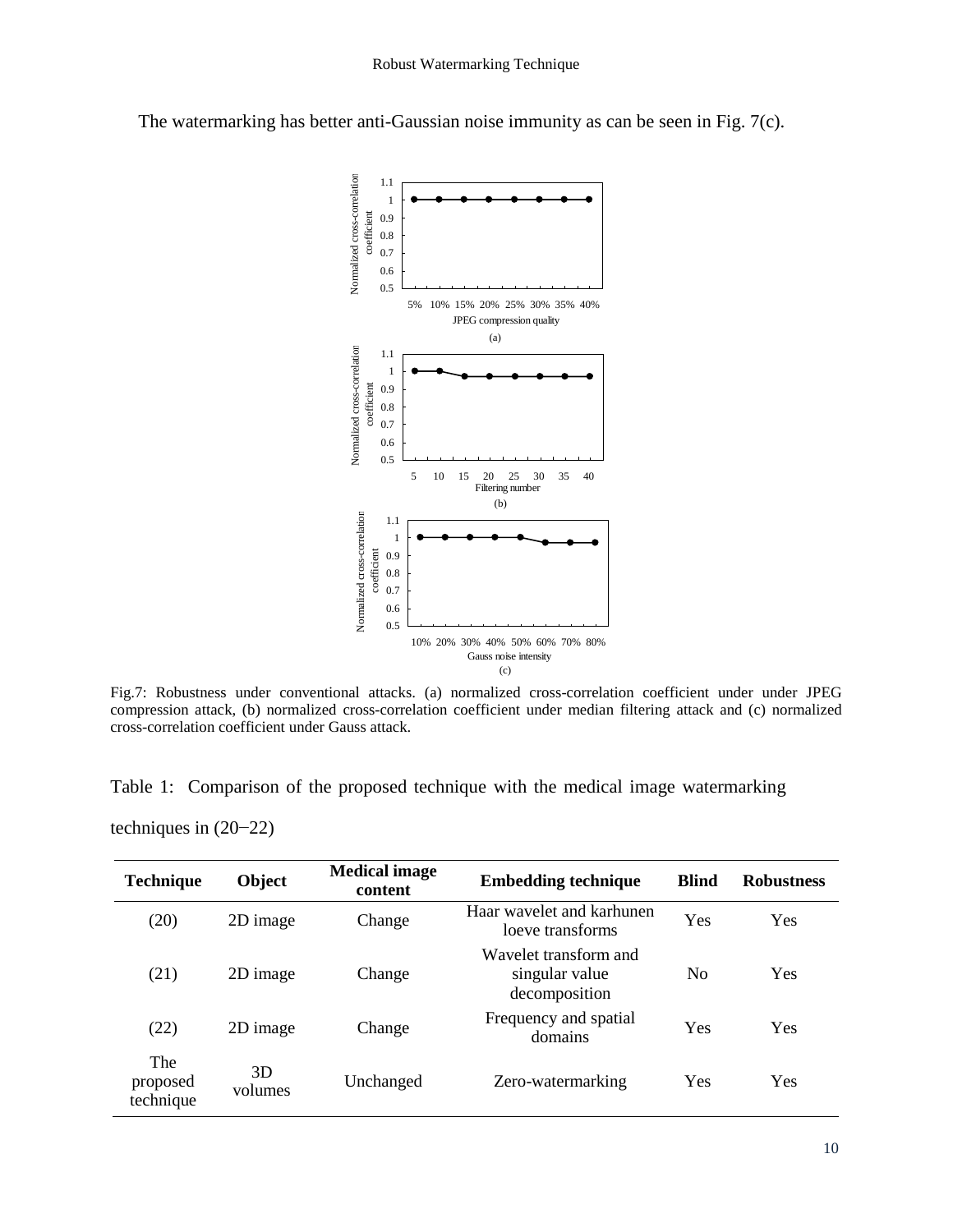### **DISCUSSION**

At present, the research object of medical image watermarking technique is mostly 2D image. And the research on the 3D medical volume data is scanty. However, the medical images produced by the existing medical equipment are mostly three-dimensional medical volume data. In this study, the watermarking for 3D medical volume data has important practical value. It can well solve the medical image copyright protection and security issues, enhance the security of medical information system and provide security for telemedicine.

The proposed technique was compared with the technique of others (20–22), and the results are given. The advantages and disadvantages of the comparative method are listed in Table 1. Hajjaji *et al* Lei *et al*, Al-Hayet and Amer Hajaja have demonstrated robust wartermark in their experimental results (20–22). Each robust water marking technique can well resist conventional attacks, has good robustness and security, and can very well solve a variety of information security problems. However, it is worth mentioning that the proposed watermarking technique's object consists of 3D medical volume data. Hajjaji, Lei and Hajetu and Amer have demonstrated that robust watermarking for 2D medical image was a robust watermarking (20–22).

This watermarking was embedded into each 2D image slice. The proposed watermarking technique is zero-watermarking.The robust watermarking of this study was constructed by using the important features of the medical image, instead of modifying these features. The robust watermarking technique of this study is easy to implement, and the watermarking embedding and extracting are fast. The medical images produced by the existing medical equipment are mostly 3D medical volume data. So, this study's watermarking technique is suitable for the medical volume data concerned with privacy protection, safety and management.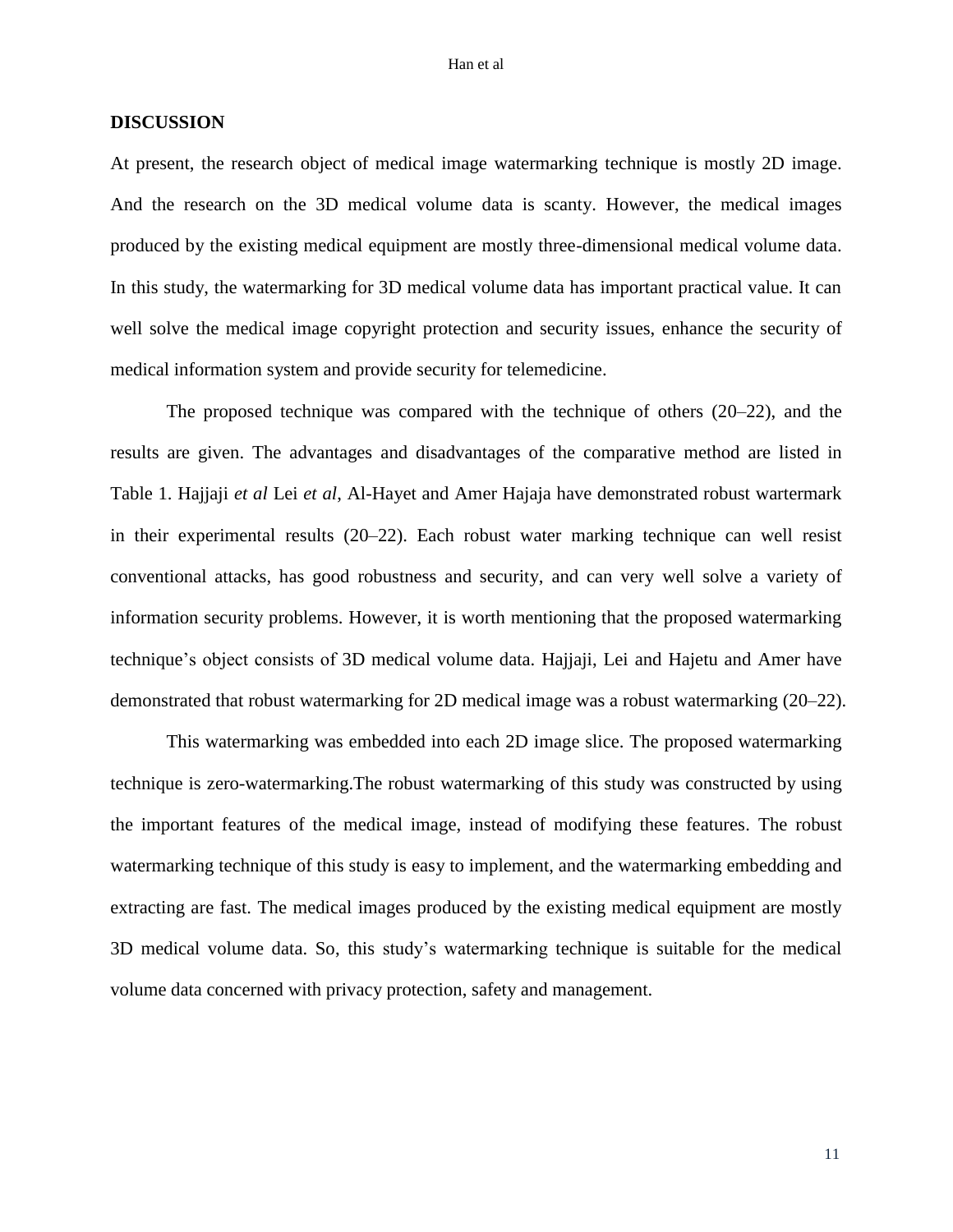# **CONCLUSIONS**

Since medical volume data always face the problem of the breach of confidentiality, a new robust watermarking technique is proposed in order to solve the problem. This is because sub-block 3D discrete cosine transform and perceptual hashing are used to construct zero-watermarking. In essence, the robust watermarking technique does not make any changes to the original medical volume data, which has very good invisibility. So, the watermarking technique has better robustness and security.

# **ACKNOWLEDGMENTS**

This work was supported by the National Natural Science Foundation of China (No. 61263033), the International Science and Technology Cooperation Project of Hainan (No. KJHZ2015-04), the Natural Science Foundation of Hainan Province (No. 20166227) and the Institutions of Higher Learning Scientific Research Special Project of Hainan Province (No. Hnkyzx2014-2).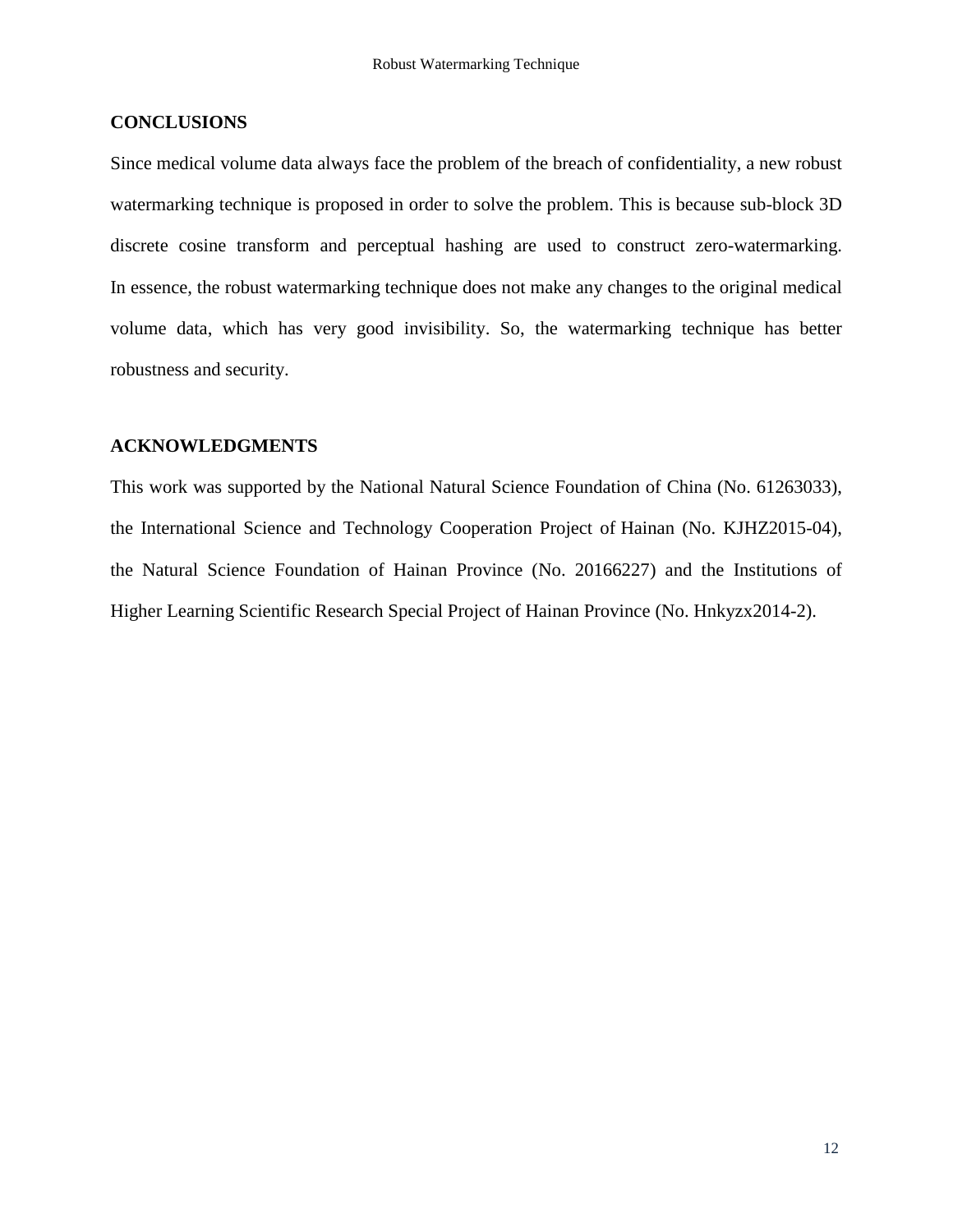## **REFERENCES**

- 1. Acharya UR, Subhanna BP, Kumar S, Min LC. Transmission and storage of medical images with patient information. Comput Biol Med 2003; **33:** 303–10.
- 2. Li YH, Liu Y, Li J, [Qin W,](http://www.ncbi.nlm.nih.gov/pubmed/?term=Qin%20W%5BAuthor%5D&cauthor=true&cauthor_uid=19492086) [Li K,](http://www.ncbi.nlm.nih.gov/pubmed/?term=Li%20K%5BAuthor%5D&cauthor=true&cauthor_uid=19492086) [Yu C,](http://www.ncbi.nlm.nih.gov/pubmed/?term=Yu%20C%5BAuthor%5D&cauthor=true&cauthor_uid=19492086) [Jiang T.](http://www.ncbi.nlm.nih.gov/pubmed/?term=Jiang%20T%5BAuthor%5D&cauthor=true&cauthor_uid=19492086) Brain anatomical network and intelligence. Plos Compu Biol 2009; **5:** S105.
- 3. Shi F, Wang L, Wu GR, Li G, Gilmore JH, Lin WL et al. Neonatal atlas construction using sparse representation. Hum Brain Mapp 2014; **35:** 4663–77.
- 4. Fu C, Meng WH, Zhan YF, Zhu ZL, Lau FCM, Tse CK et al. An efficient and secure medical image protection scheme based on chaotic maps. Comput Biol Med 2013; **43:** 1000–10.
- 5. Zhang S, Gao TG, Gao L. A novel encryption frame for medical image with watermark based on hyper chaotic system. Math Probl Eng 2014; 1–11.
- 6. Kanso A, Ghebleh M. A novel image encryption algorithm based on a 3D chaotic map. Commun Nonlinear Sci 2012; **17:** 2943–59.
- 7. Al-Qershi OM, Khoo BE. Authentication and data hiding using a hybrid ROI-based watermarking scheme for DICOM images. J Digit Imaging 2011; **24**.
- 8. Hajjaji MA, Mtibaa A, Bourennane EB.A watermarking of medical image: method based LSB. J CIS 2011; **2:** 714–21.
- 9. Memon NA, Chaudhry A, Ahmad M. Hybrid watermarking of medical images for ROI authentication and recovery. Int J Comput Math 2011; **88:** 2057–71.
- 10. Zeng GR, Qiu ZD. Evaluation model for robustness of digital watermarking. Acta Phys Sin 2010; **59:** 5870–9.
- 11. He B. Zero digital image watermarking method against rotation attack based on block DCT transform. Microcomput Appl 2010; **31:** 1–10.